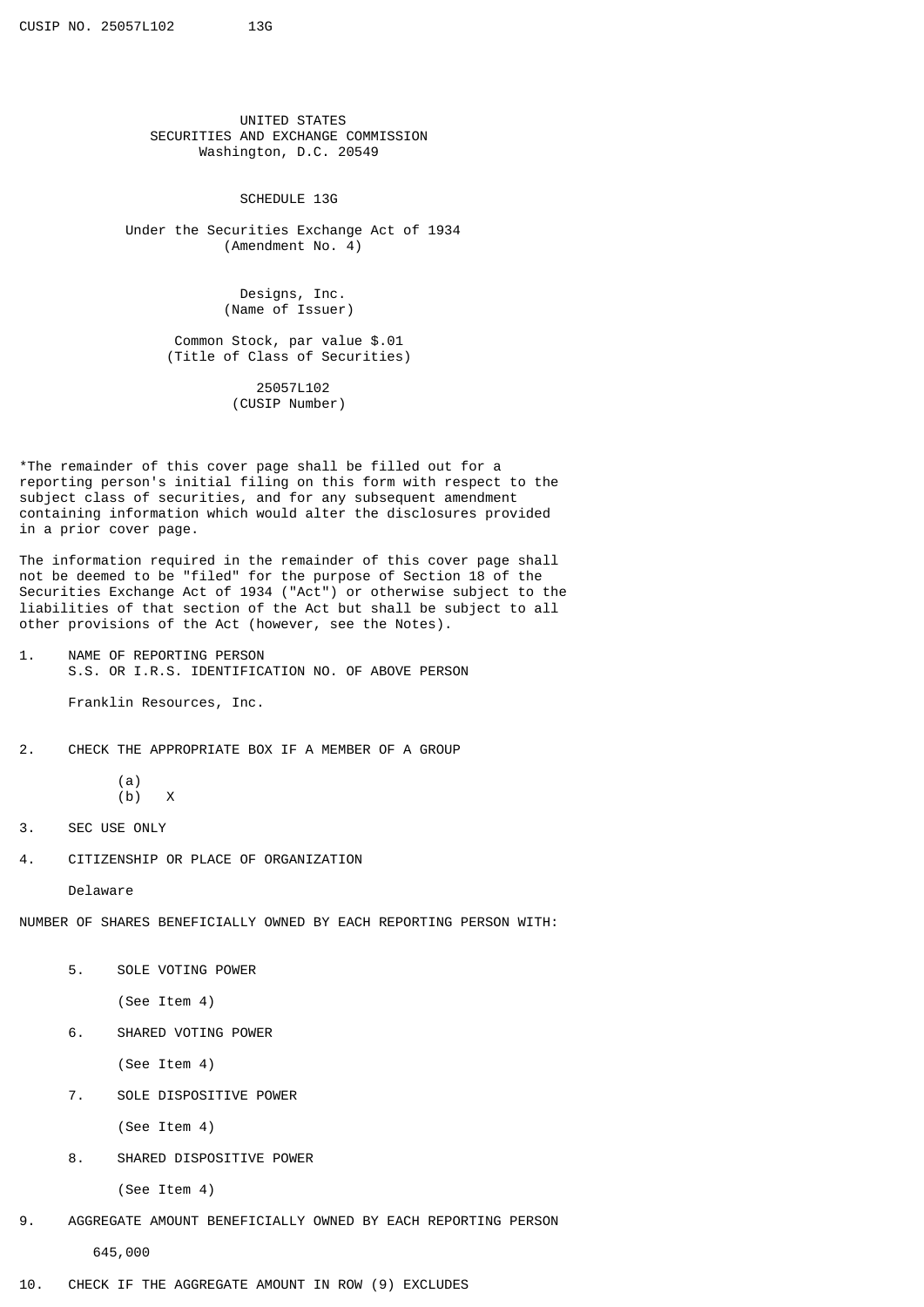CERTAIN SHARES [ ]

11. PERCENT OF CLASS REPRESENTED BY AMOUNT IN ROW 9

4.1%

12. TYPE OF REPORTING PERSON

HC (See Item 4)

- 1. NAME OF REPORTING PERSON S.S. OR I.R.S. IDENTIFICATION NO. OF ABOVE PERSON Charles B. Johnson
- 2. CHECK THE APPROPRIATE BOX IF A MEMBER OF A GROUP

 (a)  $(b)$  X

- 3. SEC USE ONLY
- 4. CITIZENSHIP OR PLACE OF ORGANIZATION

USA

NUMBER OF SHARES BENEFICIALLY OWNED BY EACH REPORTING PERSON WITH:

5. SOLE VOTING POWER

(See Item 4)

6. SHARED VOTING POWER

(See Item 4)

7. SOLE DISPOSITIVE POWER

(See Item 4)

8. SHARED DISPOSITIVE POWER

(See Item 4)

9. AGGREGATE AMOUNT BENEFICIALLY OWNED BY EACH REPORTING PERSON

645,000

- 10. CHECK IF THE AGGREGATE AMOUNT IN ROW (9) EXCLUDES CERTAIN SHARES [ ]
- 11. PERCENT OF CLASS REPRESENTED BY AMOUNT IN ROW 9

4.1%

12. TYPE OF REPORTING PERSON

HC (See Item 4)

1. NAME OF REPORTING PERSON S.S. OR I.R.S. IDENTIFICATION NO. OF ABOVE PERSON Rupert H. Johnson, Jr.

2. CHECK THE APPROPRIATE BOX IF A MEMBER OF A GROUP

- (a) (b) X
- 3. SEC USE ONLY
- 4. CITIZENSHIP OR PLACE OF ORGANIZATION

USA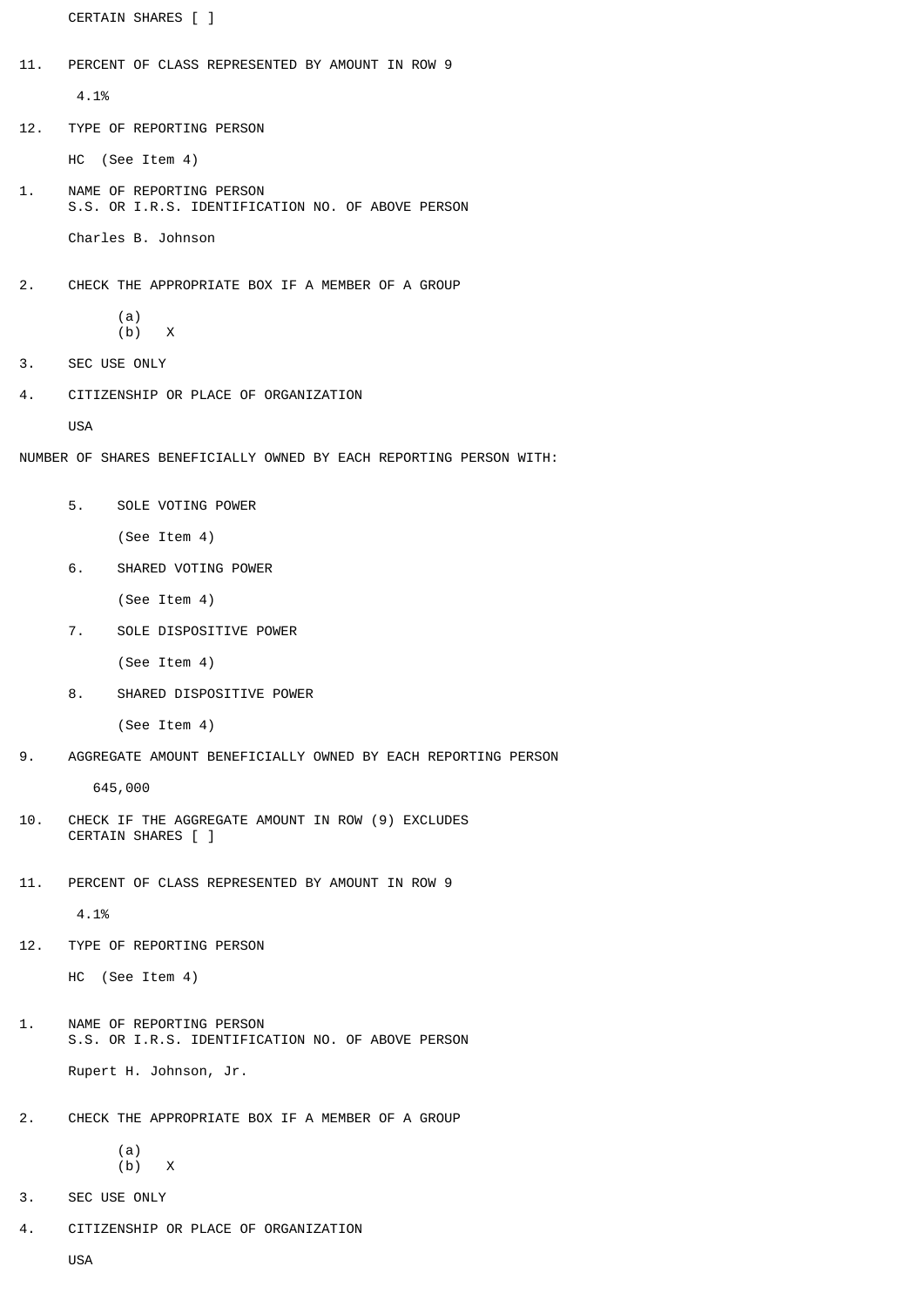NUMBER OF SHARES BENEFICIALLY OWNED BY EACH REPORTING PERSON WITH:

- 5. SOLE VOTING POWER
	- (See Item 4)
- 6. SHARED VOTING POWER
	- (See Item 4)
- 7. SOLE DISPOSITIVE POWER
	- (See Item 4)
- 8. SHARED DISPOSITIVE POWER
	- (See Item 4)
- 9. AGGREGATE AMOUNT BENEFICIALLY OWNED BY EACH REPORTING PERSON

645,000

- 10. CHECK IF THE AGGREGATE AMOUNT IN ROW (9) EXCLUDES CERTAIN SHARES [ ]
- 11. PERCENT OF CLASS REPRESENTED BY AMOUNT IN ROW 9

4.1%

12. TYPE OF REPORTING PERSON

HC (See Item 4)

#### Item 1.

(a) Name of Issuer:

Designs, Inc.

(b) Address of Issuer's Principal Executive Offices:

 66 B Street Needham, MA 02494

Item 2. (a) Name of Person Filing:

 (i): Franklin Resources, Inc. (ii): Charles B. Johnson (iii): Rupert H. Johnson, Jr.

(b) Address of Principal Business Office:

(i), (ii), and (iii):

 777 Mariners Island Boulevard San Mateo, CA 94404

(c) Place of Organization or Citizenship:

 (i): Delaware (ii) and (iii): USA

(d) Title of Class of Securities:

Common Stock, par value \$.01

(e) CUSIP Number:

25057L102

Item 3. The persons filing this Schedule 13G are:

 (i) Franklin Resources, Inc. (g) Parent Holding Company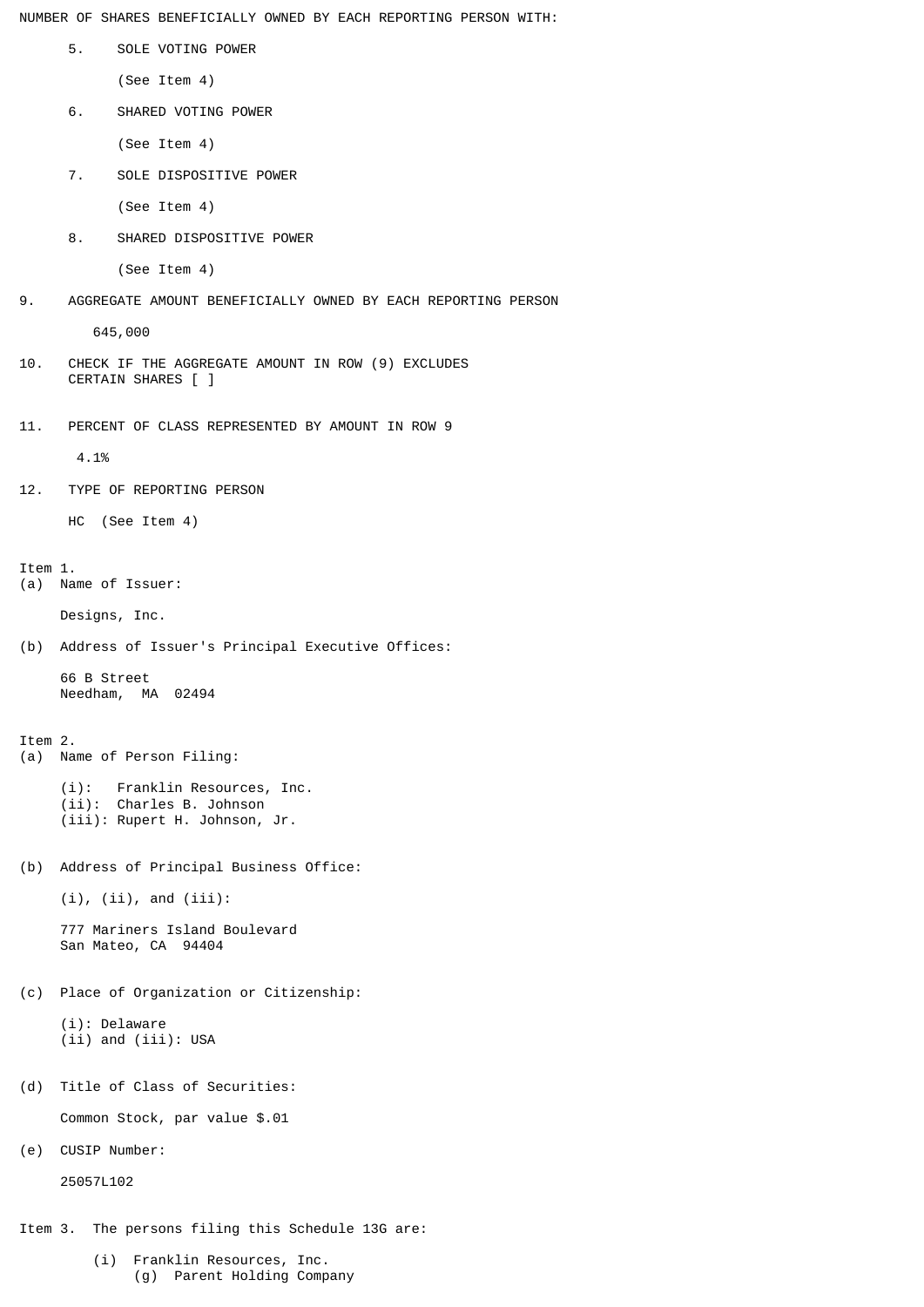(ii) Charles B. Johnson (g) Principal Shareholder of Parent Holding Company (iii)Rupert H. Johnson, Jr.

(g) Principal Shareholder of Parent Holding Company

#### Item 4. Ownership

The securities reported on herein are beneficially owned by one or more open or closed-end investment companies or other managed accounts which are advised by direct and indirect investment advisory subsidiaries (the "Adviser Subsidiaries") of Franklin Resources, Inc. ("FRI"). Such advisory contracts grant to such Adviser Subsidiaries all investment and/or voting power over the securities owned by such advisory clients. Therefore, such Adviser Subsidiaries may be deemed to be, for purposes of Rule 13d-3 under the Securities Exchange Act of 1934, the beneficial owner of the securities covered by this statement.

Beneficial ownership by investment advisory subsidiaries and other affiliates of FRI is being reported in conformity with the guidelines articulated by the SEC staff in Release No. 34-39538 (January 12, 1998) relating to organizations, such as FRI, where related entities exercise voting and investment powers over the securities being reported independently from each other. The voting and investment powers held by Franklin Mutual Advisers, LLC ("FMA"), formerly Franklin Mutual Advisers, Inc., an indirect wholly owned investment advisory subsidiary of FRI, are exercised independently from FRI and from all other investment advisor subsidiaries of FRI (FRI, its affiliates and investment advisor subsidiaries other than FMA are collectively referred to herein as "FRI affiliates"). Furthermore, FMA and FRI internal policies and procedures establish informational barriers that prevent the flow between FMA and the FRI affiliates of information that relates to the voting and investment powers over the securities owned by their respective advisory clients. Consequently, FMA and the FRI affiliates are each reporting the securities over which they hold investment and voting power separately from each other.

Charles B. Johnson and Rupert H. Johnson, Jr. (the "Principal Shareholders") each own in excess of 10% of the outstanding Common Stock of FRI and are the principal shareholders of FRI. FRI and the Principal Shareholders may be deemed to be, for purposes of Rule 13d-3 under the 1934 Act, the beneficial owner of securities held by persons and entities advised by FRI subsidiaries. FRI, the Principal Shareholders and each of the Adviser Subsidiaries disclaim any economic interest or beneficial ownership in any of the securities covered by this statement.

FRI, the Principal Shareholders, and each of the Adviser Subsidiaries are of the view that they are not acting as a "group" for purposes of Section  $13(d)$  under the 1934 Act and that they are not otherwise required to attribute to each other the "beneficial ownership" of securities held by any of them or by any persons or entities advised by FRI subsidiaries.

(a) Amount Beneficially Owned:

645,000

(b) Percent of Class:

4.1%

- (c) Number of Shares as to which such person has:
	- (i) Sole power to vote or to direct the vote

| Franklin Resources, Inc.:        | Θ       |
|----------------------------------|---------|
| Charles B. Johnson:              | 0       |
| Rupert H. Johnson, Jr.:          | റ       |
| Franklin Advisory Services, LLC: | 645,000 |

- (ii) Shared power to vote or to direct the vote
- (iii) Sole power to dispose or to direct the disposition of

Franklin Resources, Inc.: 0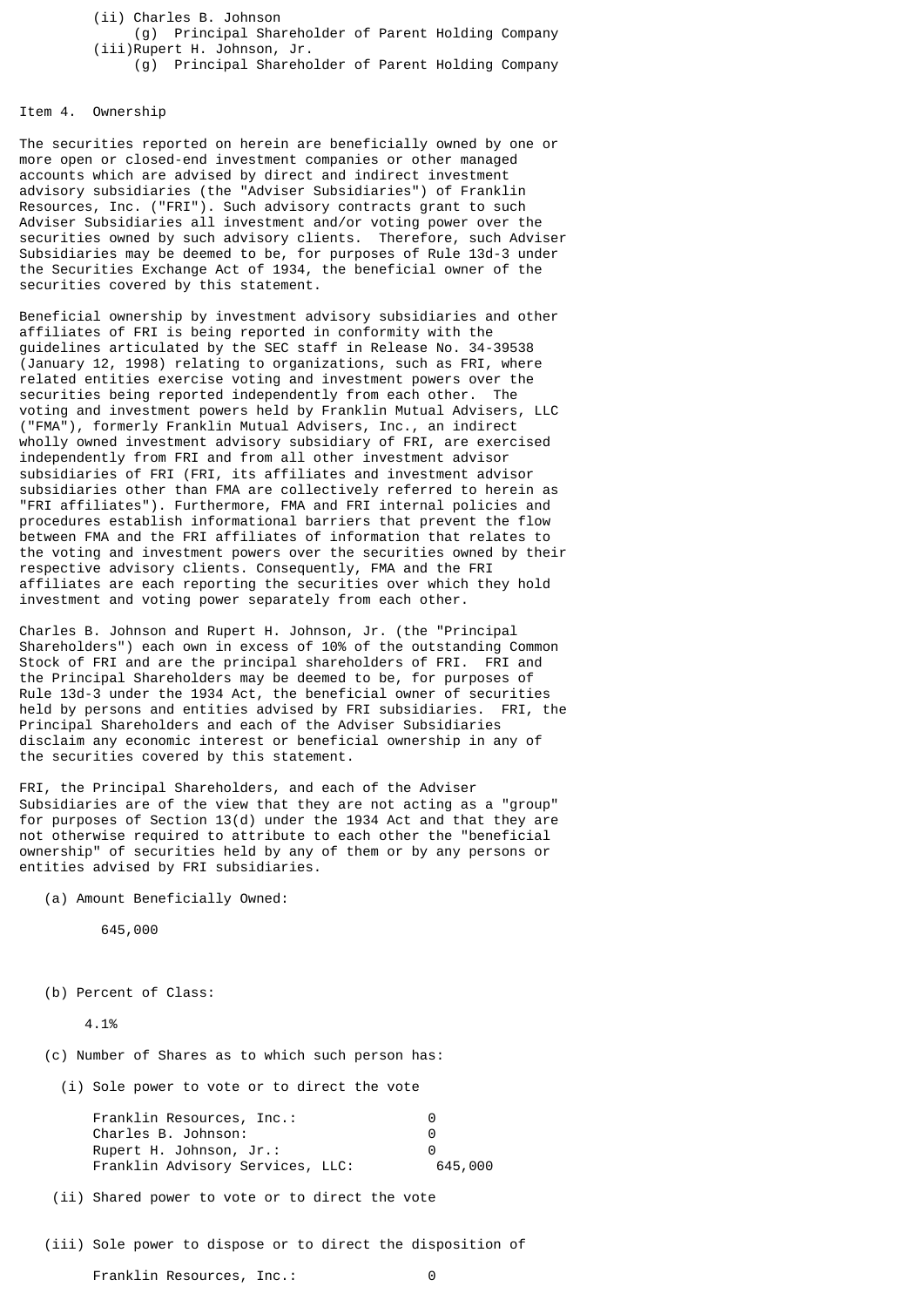Charles B. Johnson: 0 Rupert H. Johnson, Jr.:<br>Franklin Advisory Services. IIC: 645.000 Franklin Advisory Services, LLC:

(iv) Shared power to dispose or to direct the disposition of

Item 5. Ownership of Five Percent or Less of a Class If this statement is being filed to report the fact that as of the date hereof the reporting person has ceased to be the beneficial owner of more than five percent of the class of securities, check the following  $[X]$ .

Item 6. Ownership of More than Five Percent on Behalf of Another Person

> The clients of the Adviser Subsidiaries, including investment companies registered under the Investment Company Act of 1940 and other managed accounts, have the right to receive dividends from as well as the proceeds from the sale of such securities reported on in this statement.

Item 7. Identification and Classification of the Subsidiary Which Acquired the Security Being Reported on By the Parent Holding Company

Franklin Advisory Services, LLC 3(e)

Item 8. Identification and Classification of Members of the Group

Not Applicable

Item 9. Notice of Dissolution of Group

 Not Applicable Item 10. Certification

By signing below, we certify that, to the best of our knowledge and belief, the securities referred to above were acquired in the ordinary course of business and were not acquired for the purpose of and do not have the effect of changing or influencing the control of the issuer of such securities and were not acquired in connection with or as a participant in any transaction having such purposes or effect.

This report shall not be construed as an admission by the persons filing the report that they are the beneficial owner of any securities covered by this report.

After reasonable inquiry and to the best of our knowledge and belief, we certify that the information set forth in this statement is true, complete and correct.

February 2, 2001

Franklin Resources, Inc. Charles B. Johnson Rupert H. Johnson, Jr.

S\LESLIE M. KRATTER

By: Leslie M. Kratter

Senior Vice President & Secretary, Franklin Resources, Inc.

Attorney in Fact for Charles B. Johnson pursuant to Power of Attorney attached to this Schedule 13G